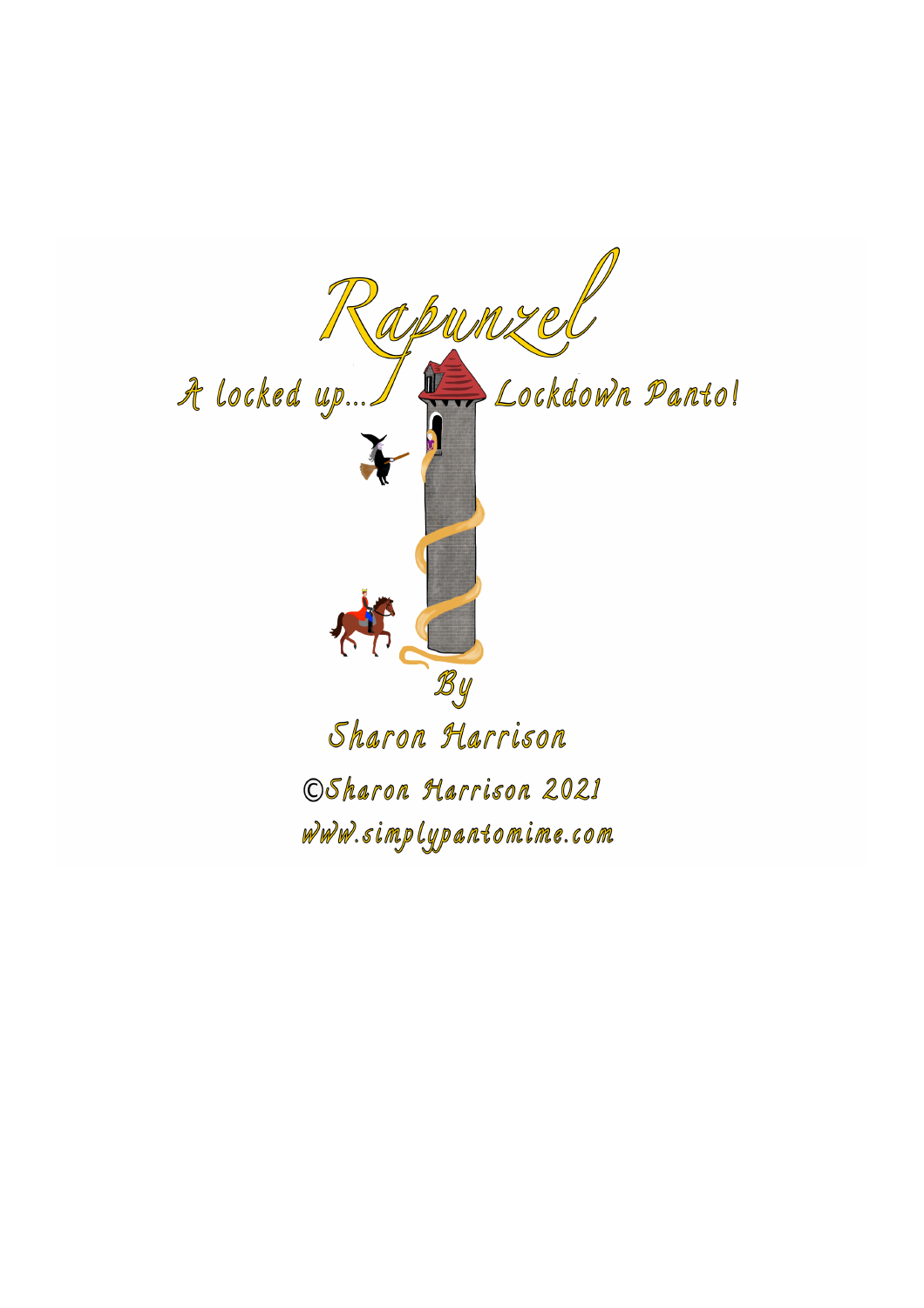# **Rapunzel A Locked Up, Lockdown Panto!**

## **Synopsis**

Kidnapped as a child by an evil witch and locked in a tower deep in the forest, Rapunzel has lead a fairly secluded life up until now. But things start to look up when handsome Prince Rupert appears at her window, to attempt a daring rescue. As with all Panto rescue missions, it doesn't go quite to plan. With a little help from Fairy Nuff, Prince Rupert and Rapunzel must defeat the cunning witch, Gothel Hemlock, to find their happy ever after.

# **Characters**

**Rapunzel** The heroine. Feisty and determined. **Prince Rupert** The hero. Handsome and suave. **Fairy Nuff** A magical helper. **Gothel Hemlock** An evil witch (could be played as a dame)

## **NB**

This Panto runs approximately 12-15 minutes without songs. If you prefer to include songs, it runs approximately 15-20 minutes (if the musical numbers are kept to around one minute).

Suggested song verses are noted at the end of the script to keep the musical numbers short. If required, backing tracks for songs can be found on YouTube.

Sound effects (SFX) have been kept to a minimal and different effects can be found on YouTube and other online sources. If you are feeling creative you can make sound effects with things from around your house or on your mobile device.

Props required:

2 x daggers. One for Prince Rupert and one for Rapunzel.

2 x wands. One for Fairy Nuff and one for Gothel (could be a garden stick)

1 x plait or something that would pass for long hair (use your imagination for this)

Costumes are optional but fun. Raid your wardrobe or dressing up box!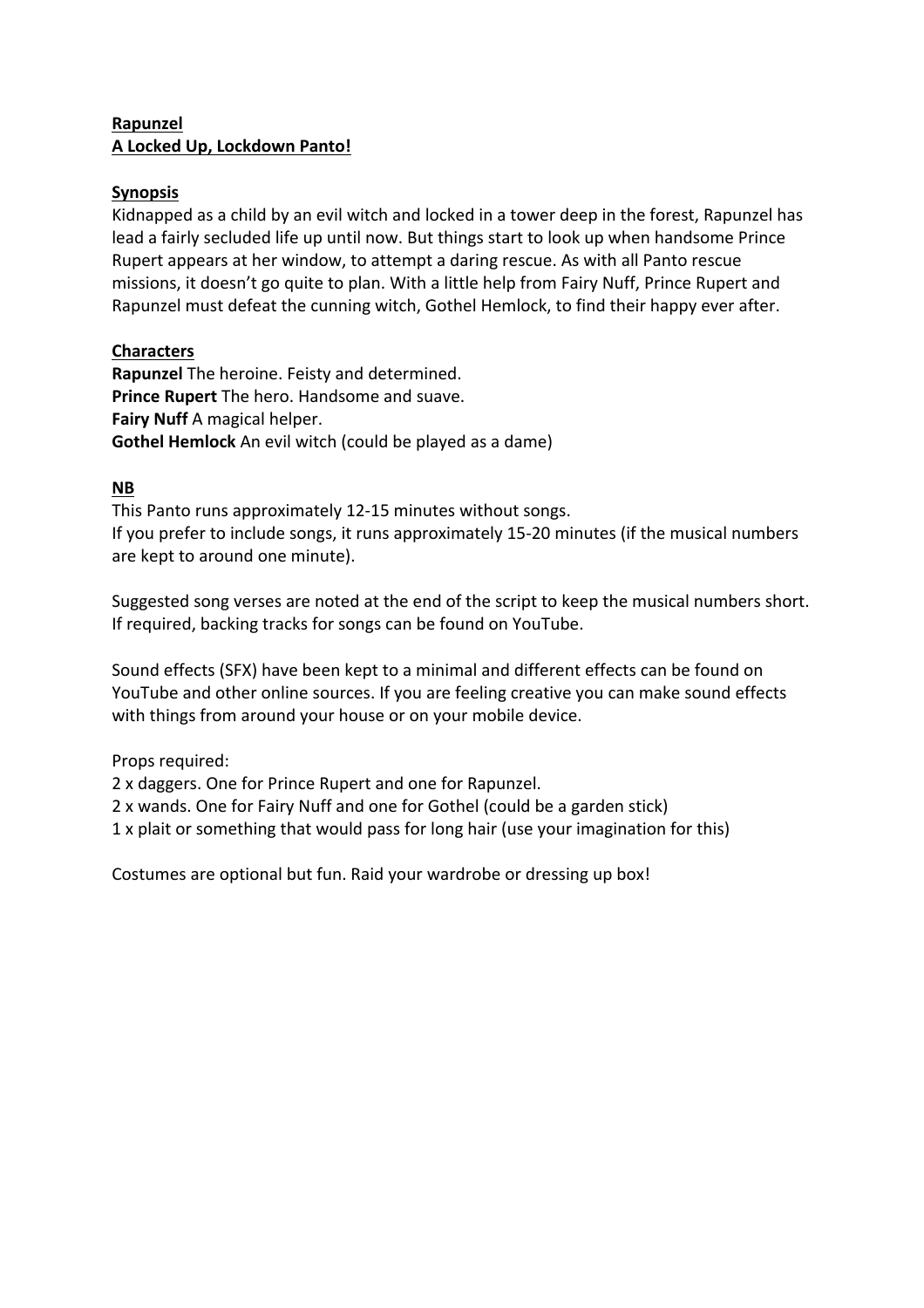# **Rapunzel**

*In Rapunzels tower.*

*SFX Magical bells.*

**Fairy** Our tale is of Rapunzel, a maiden sweet and fair. With a feisty disposition and golden flowing hair. Locked up in a tower, secluded and alone. Cut off from all society, without a mobile phone.

**Song 1** (Optional) For Rapunzel

**Rapunzel** I'm so bored. Stuck up here in this tower day after day, week after week, month after…

**Prince** Excuse me.

**Rapunzel** Who are you?

**Prince** I am handsome Prince Rupert, of Happy Ever After.

**Rapunzel** *Prince* Rupert you say?

**Prince** That's right. I'm here to recuse you from this tower and free you from the evil witch who imprisoned you.

**Rapunzel** That's very kind, but who says I need your help? I am an independent woman! **Prince** Surely you don't want to spend the rest of your life locked up at the top of a tower in the middle of a haunted forest. I can offer you a life of luxury, riches beyond your wildest dreams and a holiday home in Barbados.

**Rapunzel** That sounds like a pretty decent offer, and I have to admit...you are rather handsome!

**Prince** Then come with me and we will escape together.

**Rapunzel** It will never work. The evil witch knows everything. Her crystal ball will have already alerted her of your rescue attempt. She's probably winging her way here as we speak. Any minute now she'll fly through that window on her broomstick, it's the only way into the tower. You have to leave, before it's too late. Come to think of it, how did you get up here?

**Prince** Your fairy godmother told me where to find you. She also advised that I bring a ladder...which came in very handy!

**Rapunzel** I didn't know I had a fairy godmother. Where is she?

## *SFX Magical bells.*

**Fairy** Let me introduce myself, my name is Fairy Nuff. And this job has been assigned to me because it's pretty tough. My last case, Cinderella, was delighted with her fate. She married her Prince Charming after just a single date. **Rapunzel** Impressive! It sounds like you know your stuff. **Fairy** Not blowing my own trumpet, but I'm sure you'll come to see, Why all the damsels in distress, tend to ask for me.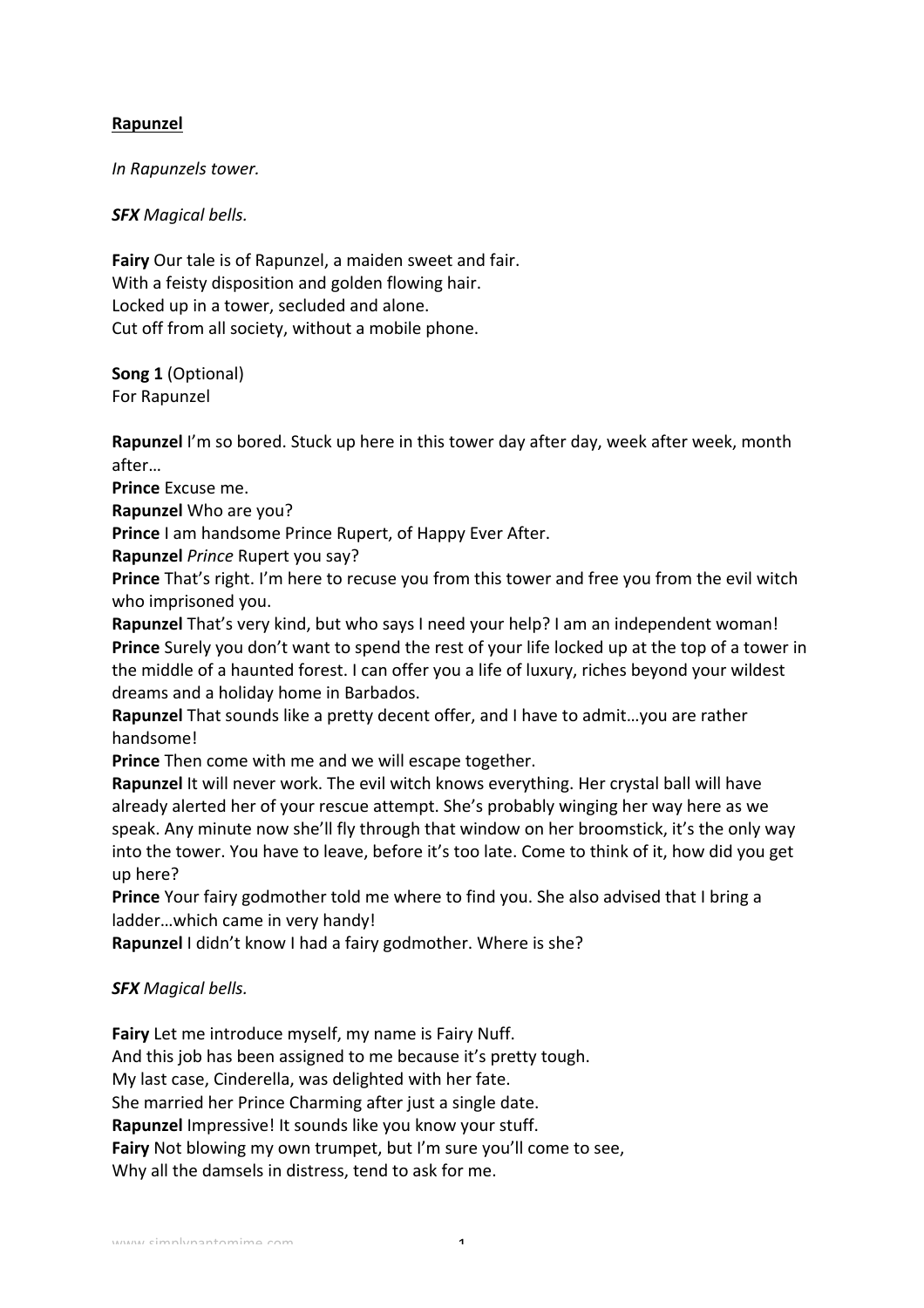Now, what's the situation here? We haven't got much time!

And quite apart from that, I am running out of rhyme.

Rapunzel I don't wish to sound ungrateful...but I don't think this extremely handsome Prince that you sent, stands much of a chance against the wicked witch.

**Prince** What makes you say that? I'm not just a pretty face, y'know!

**Rapunzel** The witch is an extremely powerful sorceress! Many men have been before you; she turned every one of them into a toad. Those poor little amphibians live in the forest, hiding in the nooks and crannies to avoid her evil glare.

**Prince** I wondered why there were so many toads in the holes.

**Rapunzel** Do you want to change your mind and make a run for it?

**Prince** I, handsome Prince Rupert of Happy Ever After, never run from a challenge!

Rapunzel Fair enough...don't say I didn't warn you!

**Fairy** Didn't warn me of what?

**Rapunzel** I was talking to him.

**Fairy** But you said...

**Prince** I laugh in the face of fear!

**Rapunzel** Fair enough...you will be sorry!

**Fairy** Sorry for what?

**Rapunzel** I was talking to him.

**Fairy** But you said...

**Prince** You won't talk me out of it.

**Rapunzel** Is there nothing that I can say to change your mind?

**Prince** Nope!

**Rapunzel** Fair enough...then so be it!

**Fairy** So be what?

**Rapunzel** I was talking to him.

**Fairy** Oh, for heavens sake. Can we just get on with it!

**Prince** I'm ready for the challenge. Bring it on!

### *SFX Evil intro.*

**Gothel** *(evil laugh)* Did I hear you say that you say that you want to challenge me? I'll turn you into a toad, just like the rest of them. **Prince** I…err…

**Gothel** What's wrong my pretty? Cat got your tongue? If you think your fairy friend here can save you, you had better think again. I've out smarted her before.

**Rapunzel** Do you two know each other?

**Gothel** Don't you recognise me Fairy Nuff?

**Fairy** Gothel Hemlock? Is it you? I can't believe my eyes!

It was many years ago, and there was word of your demise.

I thought that you were dead, but you obviously survived.

And you're looking pretty fit, for a witch of eighty-five.

**Prince** Eighty-five? You're never eighty-five!

**Gothel** Oh, yes I am!

**Prince** Oh no you're not!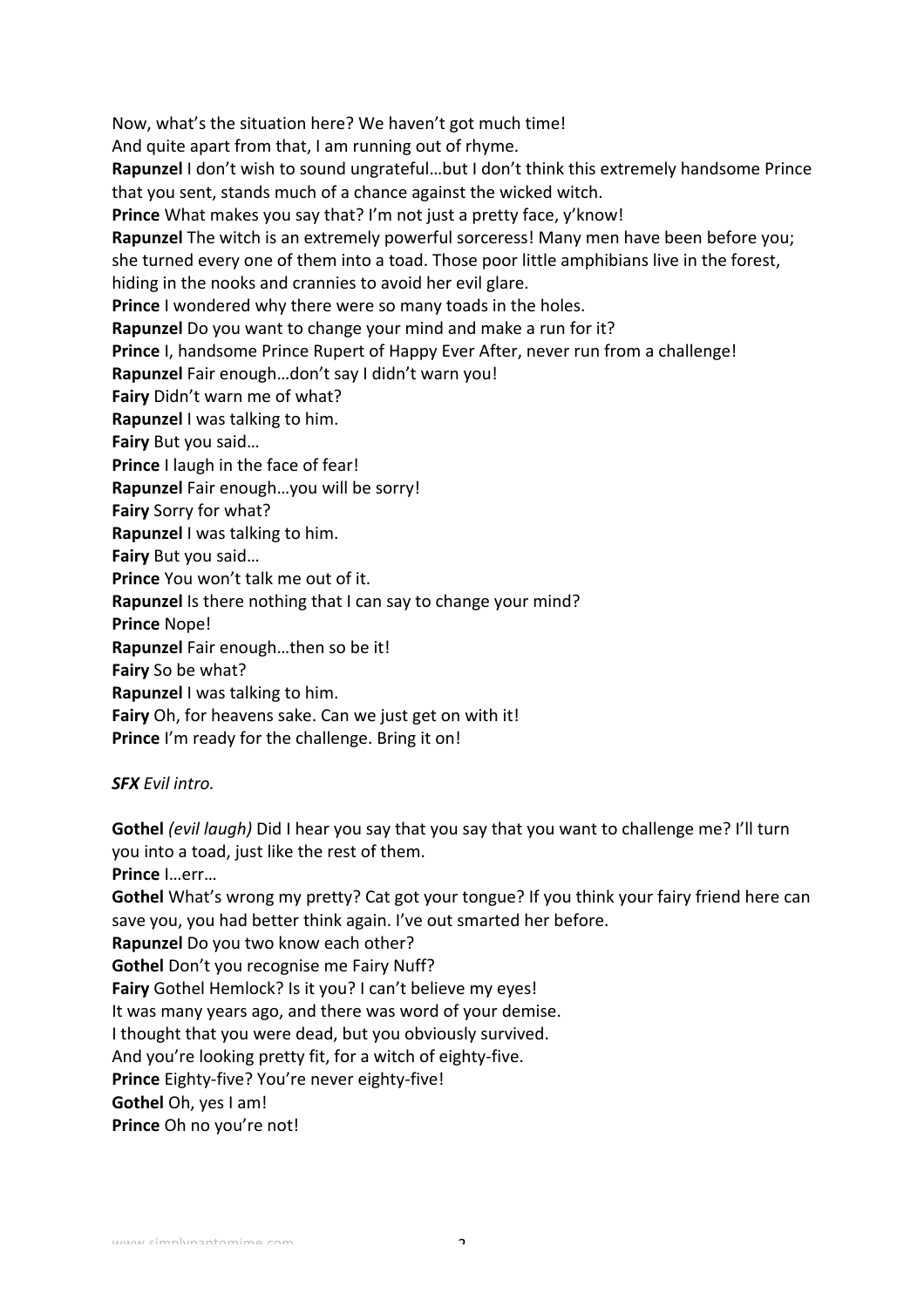**Gothel** Oh, yes I am. Don't answer me back! You young folk don't know how lucky you are. When I was a girl, there was no such thing as computers or the internet. A zoom meeting was a get together with your mates for an ice-lolly. **Rapunzel** What did you do for fun? **Witch** I remember that I spent one summer rolling down the hills in a large tyre...that was a goodyear! **Prince** But you don't look any older than forty! **Gothel** *(angrily)* A-hem! **Prince** I mean...thirty? **Gothel** *(angrily)* A-hem! **Prince** *(tentatively)* Twenty-five? **Gothel** That's more like it! Thank you, young man. I might even re-consider my decision to turn you into a toad. **Prince Really? Gothel** NO! 

*The Prince whimpers.*

**Song 2** *(optional)* For Gothel

Fairy So what's your secret Gothel? You haven't aged at all!

In fact, you're looking younger now than when you were at school.

Where are all your wrinkles? Your warts and greying hair?

You look more like centrefold from Vogue, or Marie Claire!

**Prince** It must be plastic surgery!

**Gothel How dare you! I've never had any work done!** 

**Prince** When it comes to plastic surgery, I heard that a lot of people turn their noses up. **Gothel** My cousin had a face-lift. She said that she was disappointed with the results, but she looked pleasantly surprised!

**Prince** Let Rapunzel go and I will give you whatever your heart desires. Clothes, jewels, money…

**Gothel Eternal youth?** 

**Prince** No one can give you eternal youth.

**Gothel** That's where you're wrong. Rapunzel can?

**Prince** What?

**Rapunzel** She's right.

**Prince** How can you do that?

**Rapunzel** It's a long story. But as we only have ten minutes, I'll give you the condensed version. My father was a simple baker, who fell in love with and married a fairy. After I was born, I became quite poorly. My mother made a magic healing potion with a garden herb called rampion. She sent my father to collect the rampion but the only place he could find it was in the garden of a witch...Gothel! He took the plant to save my life.

**Prince** And Gothel kidnapped you to get her revenge?

**Gothel** No you stupid boy! That's not why I kidnapped her at all. Fairy magic is very powerful, and I guessed that the healing potion would have some lasting effect on Rapunzel. I was absolutely right! The potion reverses the signs of age, and it took me no time at all to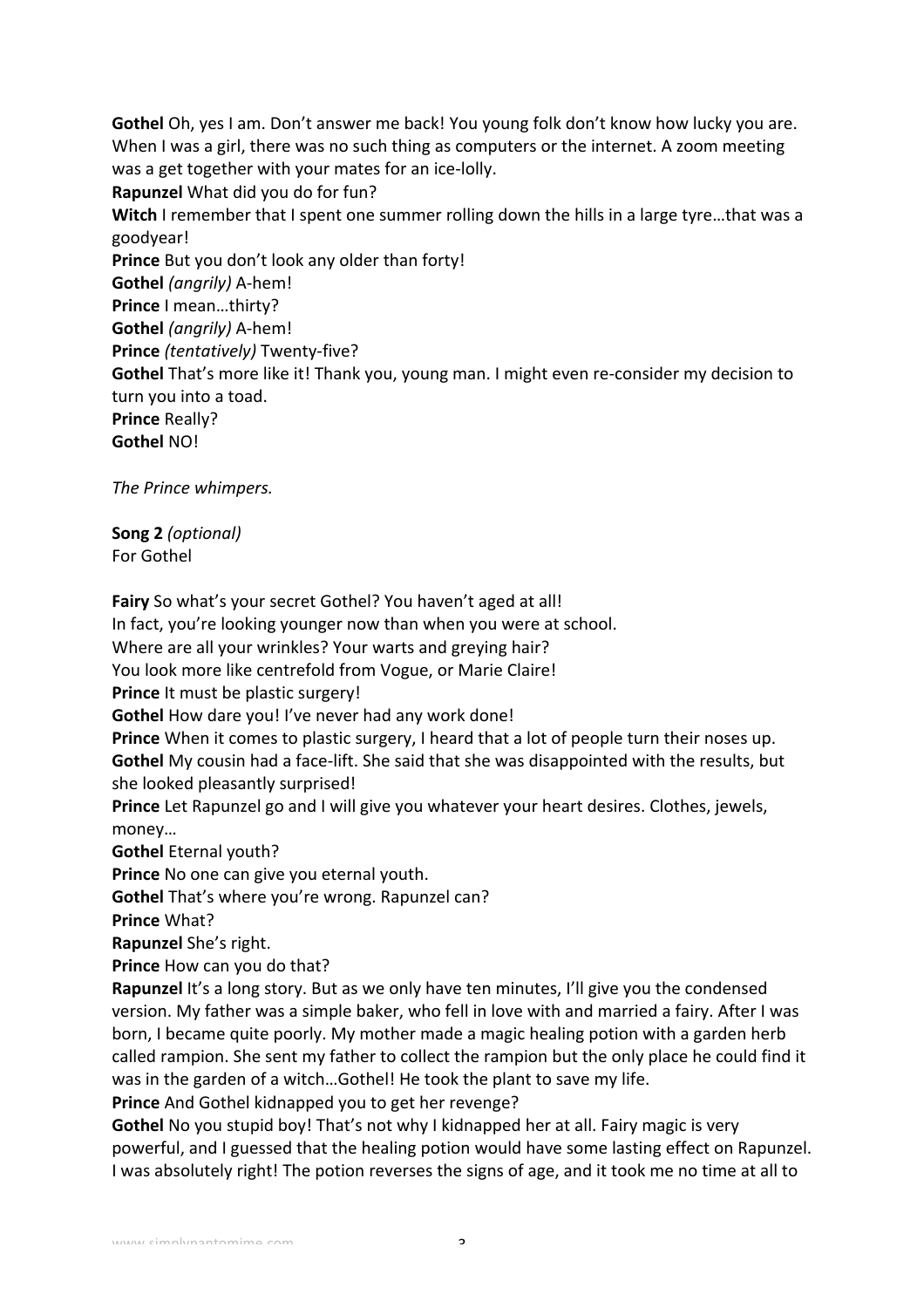discover that Rapunzel's golden locks were the key to eternal youth. As I brush her hair, the years fall way!

**Rapunzel** That's why she will never allow me to leave.

**Gothel** And now you know my secret. So I will have to silence you. *(evil laugh)* 

**Prince** What should we do, Fairy Nuff? Fairy Nuff...are you okay? You look as though you've seen a ghost!

**Gothel** The penny has finally dropped!

**Fairy** I am Rapunzel's mother! I'm the baker's wife!

Our baby girl was taken and it wrecked our happy life.

My husband searched the kingdom but the captor was too smart.

He never found our baby and he died of a broken heart.

**Rapunzel** My mother is a fairy? Can this be true?

**Gothel** She's right. I was the number one suspect. But everyone was looking for a crusty old woman not, not a fit young lass. I spread the rumours of my own demise and eventually

everyone gave up looking. I outsmarted you all...you're no match for me, Fairy.

**Prince** Wow! That's some history you've got there, Rapunzel.

**Rapunzel** You told me that my parents had left me. That's not true, is it?

**Gothel** It stopped you from asking so many questions.

**Rapunzel** How dare you lie to me! You are wicked and evil, and you will never touch my hair again!

**Gothel** Oh, yes I will!

**Rapunzel, Prince & Fairy** Oh, no you won't!

**Gothel** Oh, yes I will!

**Rapunzel, Prince & Fairy** Oh, no you won't!

**Gothel** Who's going to stop me?

**Prince** (producing a dagger) I will save you, Rapunzel!

**Gothel** Ha ... not with that puny penknife you won't!

Gothel produces a wand and waves it toward the direction of the Prince. *SFX Lightning strike.*  The Prince disappears from the screen. *SFX Toad croaking.*

**Rapunzel** Prince Rupert! You've turned him into a toad! **Gothel** You can't say I didn't warn him.

## *SFX Toad croaking.*

**Gothel** This is your final chance Rapunzel. If you agree to stay here forever as my prisoner, then I will spare the fairy a similar fate.

**Fairy** No Rapunzel, don't agree. I'm itching for a fight, It's time I put an end to this, and tried to make things right. I'm your mother and I'm telling you, there's nothing to discuss. She has to go, this town ain't big enough, for the both of us. **Gothel** So, the fairy has decided to come out fighting, eh? **Fairy** You bet I am Gothel! Lay down your wand. If you challenge me now, I'll be forced to respond.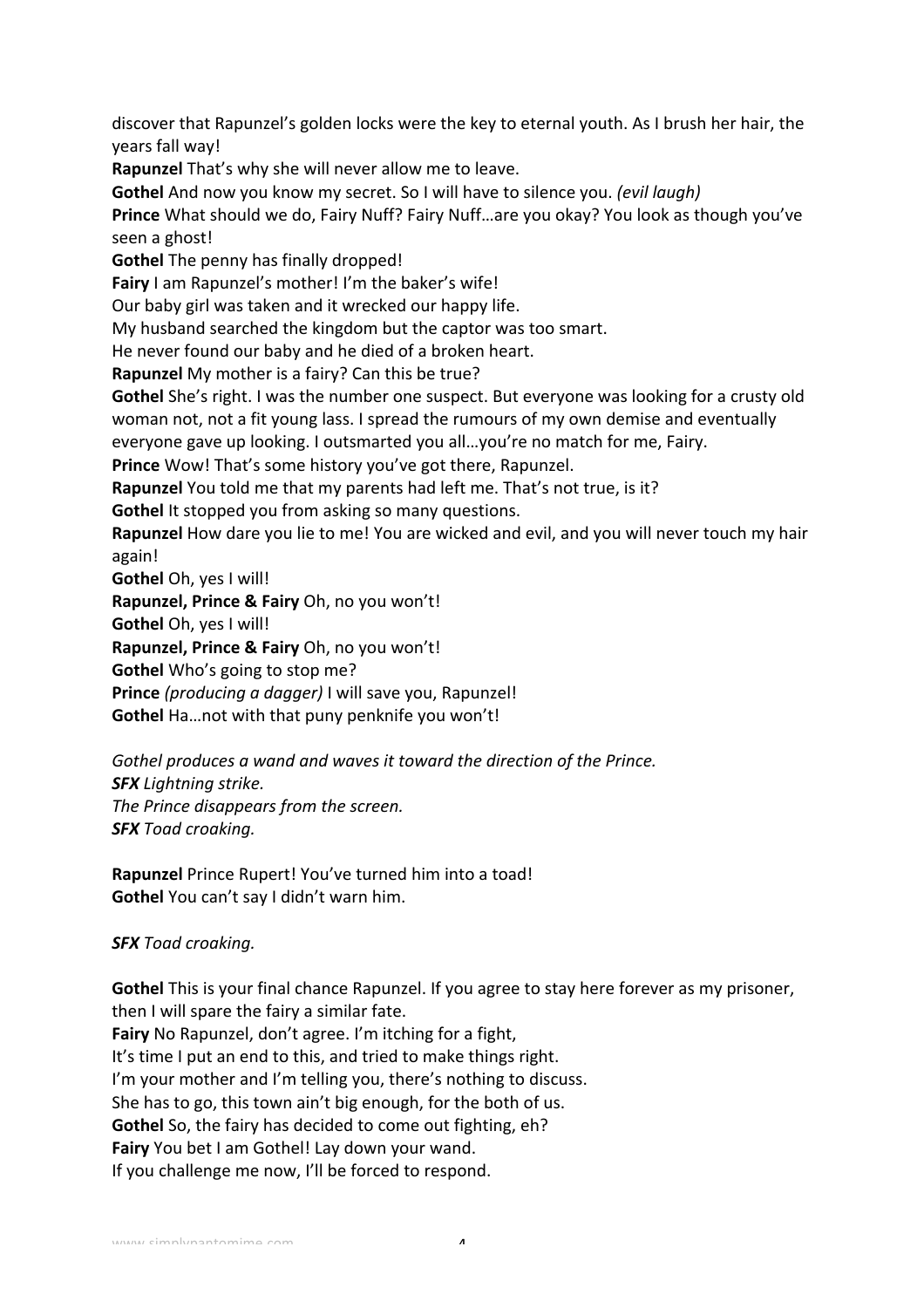I won't let you take my Rapunzel away, So go ahead Gothel, make my day! **Gothel You asked for it.** 

Gothel produces a wand and waves it in the direction of the Fairy. **SFX** Lightning strike. *Fairy disappears from the screen. SFX Toad croaking.*

**Rapunzel NO! Gothel** (evil laugh) I did warn her, but she didn't listen! Now she's croaked! **Rapunzel** Mother, speak to me.

*SFX Toad croaking.*

*Rapunzel produces a dagger.*

**Rapunzel** That's the final straw, Gothel. They may not be able to stop you, but I can!

*Rapunzel takes hold of her plaited hair*.

**Gothel** No, no, not the hair!

*She slices through her plait with the dagger.* 

**Gothel** NOOOO! 

*Gothel writhes and screams. As she disappears from view, her screams fade.* 

**Rupunzel** Ha...you didn't think I had it in me, did you! That will teach you to pick a fight with me you nasty old hag! Oh, mother, if only I had acted earlier, I could have saved you and Handsome Prince Rupert. Or should I say, not so handsome Prince Rupert? Rupert, we only knew each other for such a short time but I loved you from the moment I set eyes on you. If only there was a way to reverse Gothel's spell and turn you back to your former handsome self. 

*Fairy* Nuff speaks from off screen. Rapunzel is confused, looking around to see where the *voice is coming from.* 

Fairy (singing 'Hello' by Adele) Hello...It's me. **Rapunzel** Who said that? **Fairy** (singing 'Hello' by Adele) Hello from the other side. **Rapunzal** Is this a computer a virus? **Fairy** *(singing 'Hello' by Adele)* I must have called a thousand times. **Rapunzel** Ahh...no it isn't. It's a-dell! It's trying to tell me something. **Fairy** *(from off screen)* Don't forget Rapunzel, this is a fairy tale. And in the end the pretty girl will always get her male.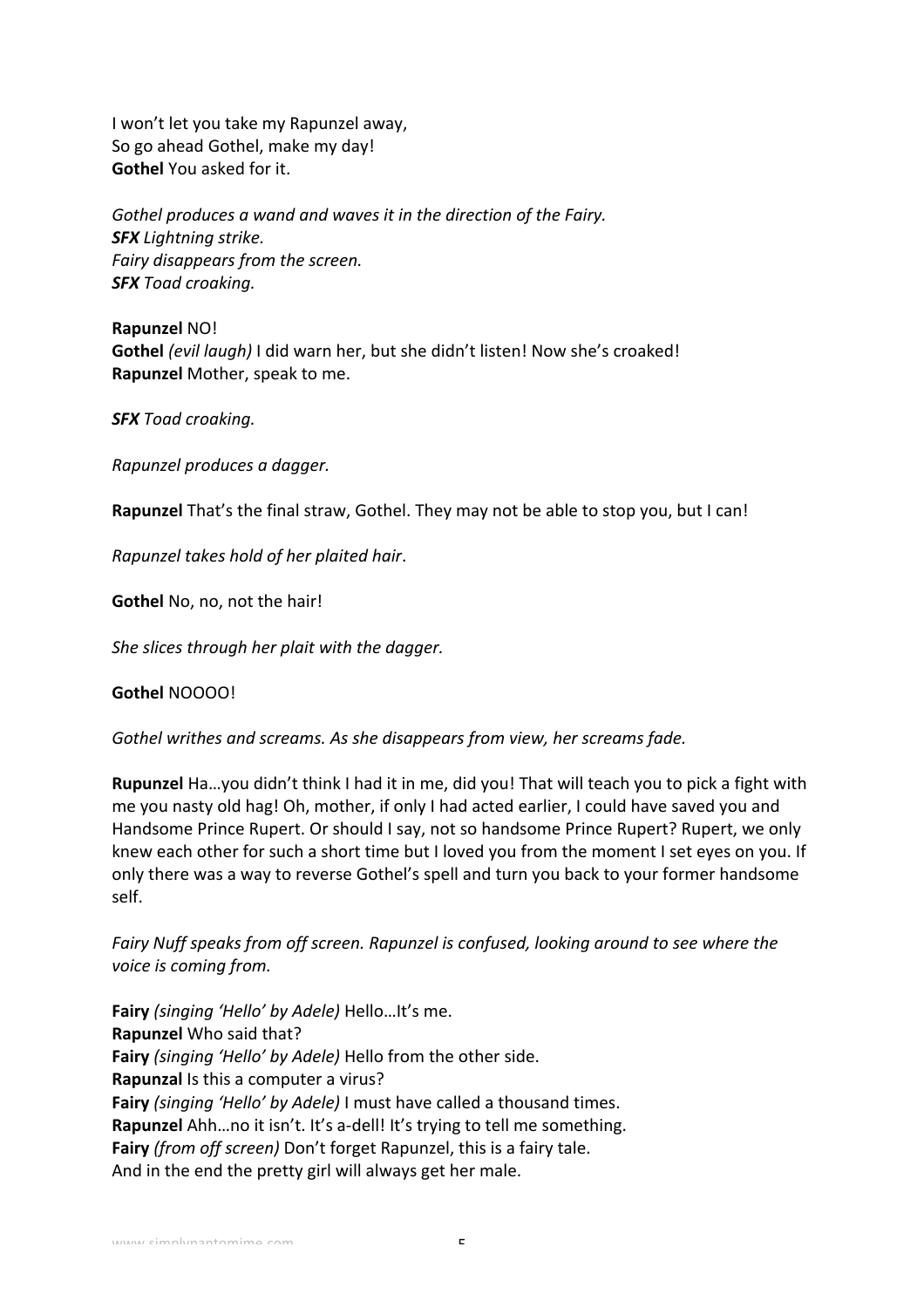That ugly toad can be transformed into a handsome chap.

Just pucker up, to break the spell, and stop with all this...nonsense.

**Rapunzel** *(looking confused)* Who said that? What does it mean? Of course! True loves kiss will bring back my Rupert. Pucker up my Prince and get ready for a great big juicy, *(SFX short*) *guitar intro to 'Kiss' by Prince)* Kiss!

*Rapunzel dives off screen.* 

### *SFX Long, loud, sloppy kiss.*

*Both the Prince and Rapunzel re-appear. The Prince has a big smile on his face and Rapunzel looks pleased with herself.*

**Prince** I say Rapunzel! For a girl who's been locked in a tower all her life, that was a truly spectacular *(SFX short quitar intro to 'Kiss' by Prince)* Kiss.

**Rapunzel** Thanks. I've practiced on a lot of toads, but that's the first time it's ever worked. **Fairy** (off screen) I hate to interrupt you, but there's still something amiss.

Come over here and give your mum, a cuddle and a *(SFX short quitar intro to 'Kiss' by Prince)* kiss.

## **Rapunzel** Coming mother!

*Rapunzel disappears of screen.*

*SFX Small, quick peck.*

*Rapunzel and Fairy Nuff re-appear on screen.*

**Rapunzel** I don't understand. What just happened? How could my kiss save you both? **Fairy** The magic, dear Rapunzel, is not only in your hair.

It's running through your body, it reaches everywhere.

It's built into your genes, all fairies know of this.

It's in your every touch, and it's in your every kiss.

**Rapunzel Blimey, that's amazing!** 

*Gothel appears on screen. She is now old and frail.* 

**Gothel Nooo...I'm old! Prince** What are we going to do with her? Fairy When Gothel lost her youth, she also lost her power. She's harmless now, we could just leave her stranded in the tower. Let her live her days up here, forgotten and alone, To think about what she's become...an old decrepit crone! **Gothel** Please, I beg of you. Don't leave me in the tower. **Rapunzel** I have an idea. Someone needs to look after all those poor toads in the forest. I'll let you choose, Gothel. The tower, or the toads? **Gothel** I'll take the toads. Anything but the tower! **Prince** At last, now I can finally finish what I came here to do. Rapunzel, will you marry me? **Rapunzel** Of course I will Rupert. How could I refuse such a handsome Prince?

**Song 3** *(optional)* For Prince Rupert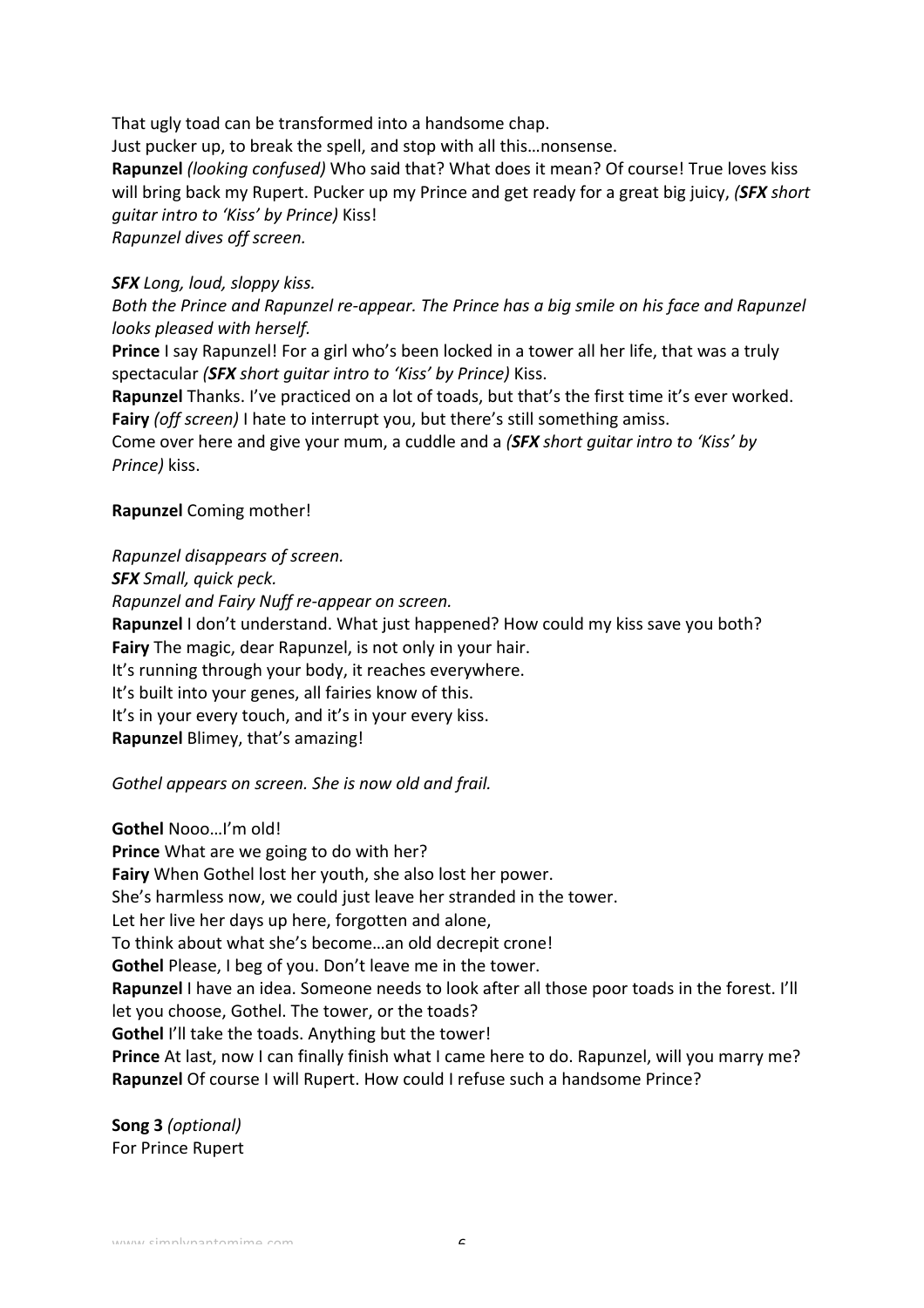*SFX Applause.*

Fairy So that's the story of Rapunzel, a maiden sweet and fair. It turns out that the magic wasn't only in her hair. Now she and handsome Rupert, will live Happily Ever After. And we hope our online Panto, brought you lots of fun and laughter!

**The End**